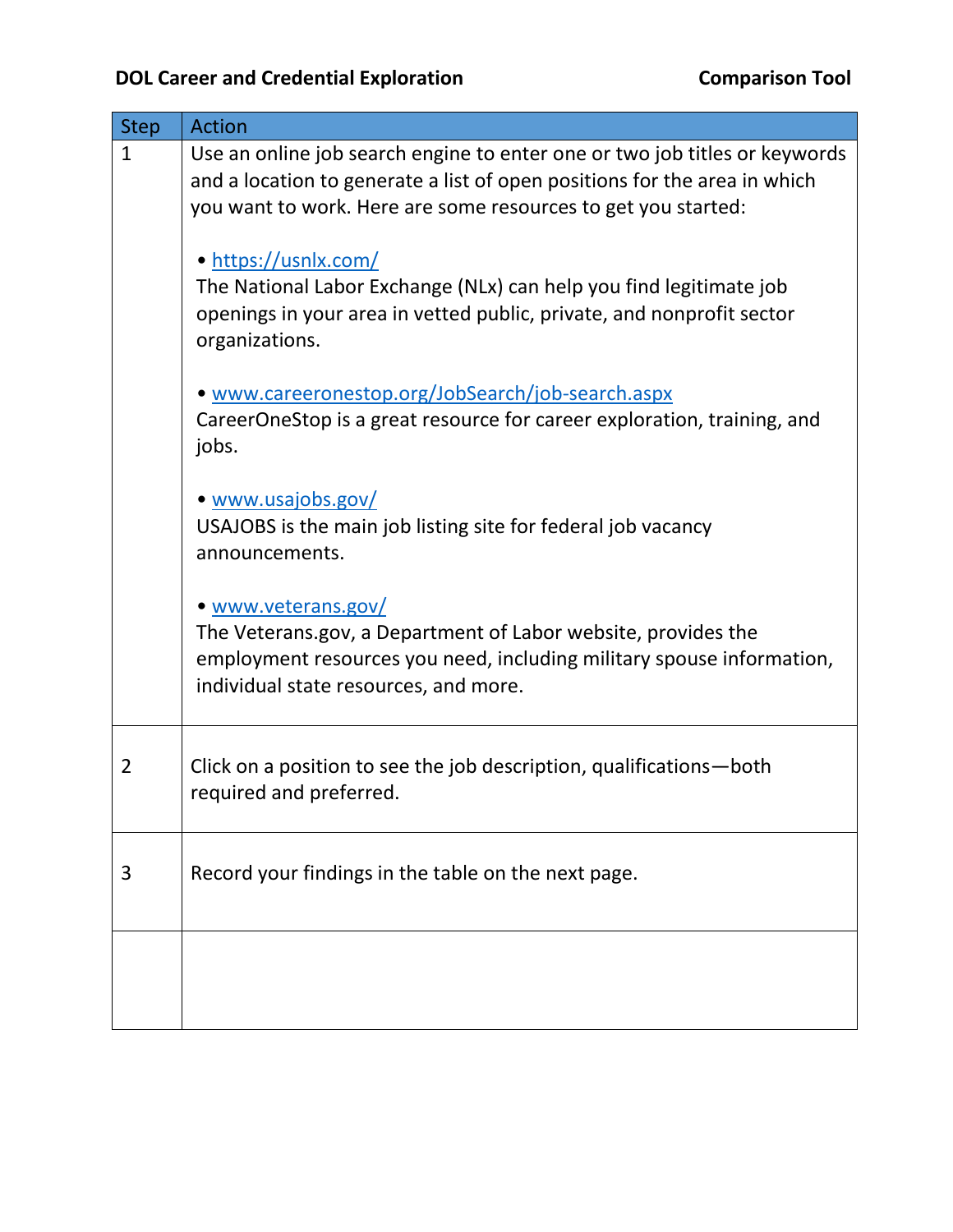| <b>Position:</b>     |                                  |                                                                           |
|----------------------|----------------------------------|---------------------------------------------------------------------------|
| Certification(s):    |                                  |                                                                           |
| License(s):          |                                  |                                                                           |
| Degree(s):           |                                  |                                                                           |
| Certificate(s):      |                                  |                                                                           |
| <b>Status Check:</b> | Am I ready to apply for the job? | Do I still require training or experience before applying for the<br>job? |

| <b>Position:</b>     |                                  |                                                                           |
|----------------------|----------------------------------|---------------------------------------------------------------------------|
| Certification(s):    |                                  |                                                                           |
| License(s):          |                                  |                                                                           |
| Degree(s):           |                                  |                                                                           |
| Certificate(s):      |                                  |                                                                           |
| <b>Status Check:</b> | Am I ready to apply for the job? | Do I still require training or experience before applying for the<br>job? |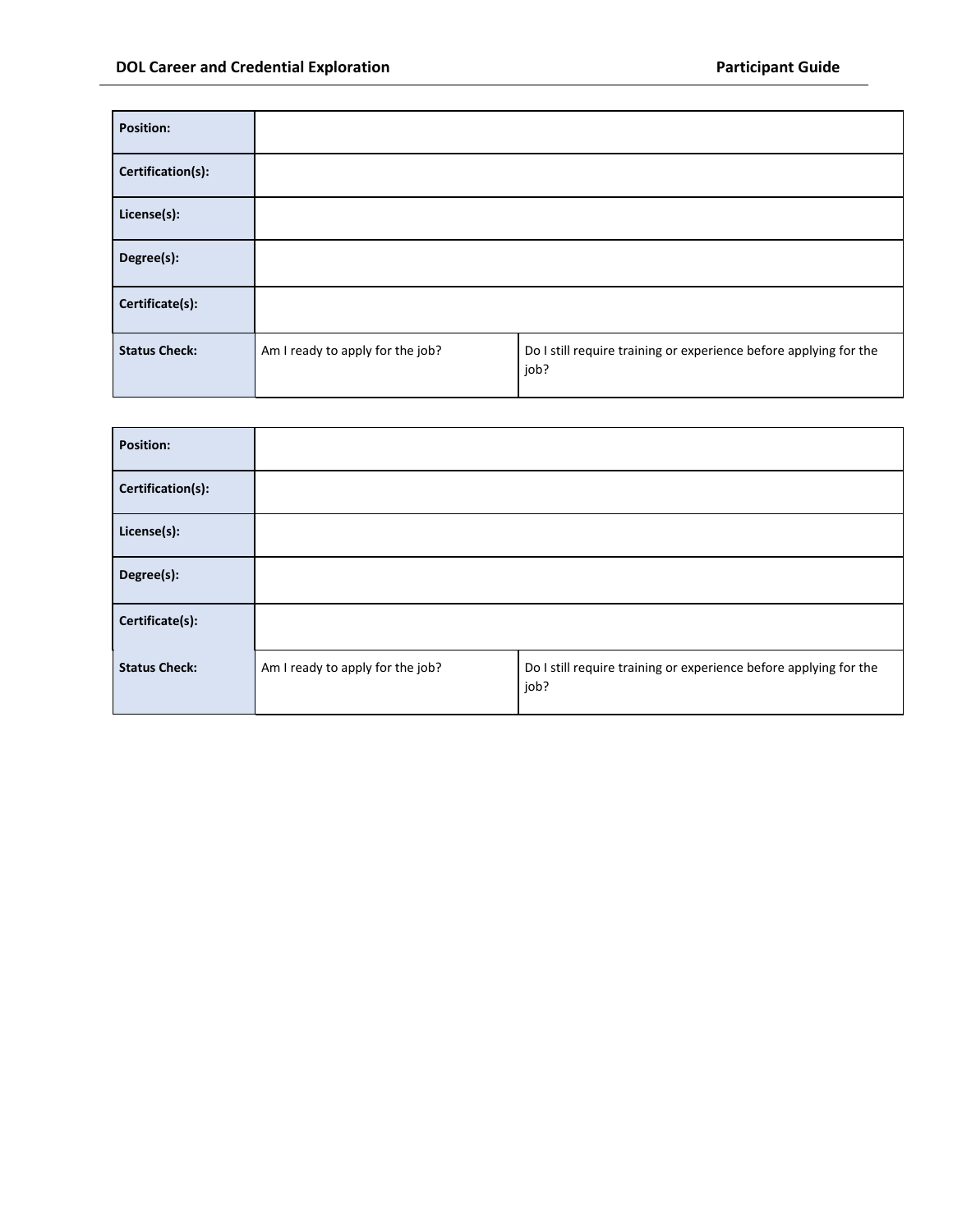## **5.14 Comparing Programs**

You have already identified a desirable occupation and researched the credentials needed to qualify for a specific position. Now it is time to identify which training programs can help you achieve those credentials.

As you evaluate the different program options, think about your personal priorities, constraints, and budgetary needs. Take into consideration the factors examined in Sections 3 and 4 to decide which program is most relevant and achievable for you.

## **5.15 Activity: Compare Programs**

| <b>Step</b>    | Action                                                                                                                                                                                                                                                                                                                                                                                                                                                                                                                                                                                                                                                                                                                                                                                              |
|----------------|-----------------------------------------------------------------------------------------------------------------------------------------------------------------------------------------------------------------------------------------------------------------------------------------------------------------------------------------------------------------------------------------------------------------------------------------------------------------------------------------------------------------------------------------------------------------------------------------------------------------------------------------------------------------------------------------------------------------------------------------------------------------------------------------------------|
| $\mathbf{1}$   | Identify three programs or schools that support your training goals.                                                                                                                                                                                                                                                                                                                                                                                                                                                                                                                                                                                                                                                                                                                                |
| $\overline{2}$ | Complete the Program Comparison Chart on the following pages to conduct a side-by-side<br>analysis of each option. A sample chart has been provided as a guide.                                                                                                                                                                                                                                                                                                                                                                                                                                                                                                                                                                                                                                     |
| 3              | Add any notes that are relevant to your specific situation.                                                                                                                                                                                                                                                                                                                                                                                                                                                                                                                                                                                                                                                                                                                                         |
| 4              | Use the resources below to conduct your research. Be sure to use the individual school or<br>program websites for specific details.<br>www.careeronestop.org/FindTraining/find-training.aspx<br>CareerOneStop allows you to click on the type of training you are looking for from<br>the list, enter keywords and a zip code to find learning opportunities, and follow<br>any links to individual program sites.<br>nces.ed.gov/collegenavigator/<br>The College Navigator tool from the National Center for Educational Statistics<br>allows you to search and get detailed information about over 7,000 post-<br>secondary institutions, enter search criteria to find program details, and follow<br>links to school websites for more information.<br>www.va.gov/education/choosing-a-school/ |
|                | The Department of Veterans Affairs WEAMS Institution Search allows you to verify<br>if your school or program is VA-approved.                                                                                                                                                                                                                                                                                                                                                                                                                                                                                                                                                                                                                                                                       |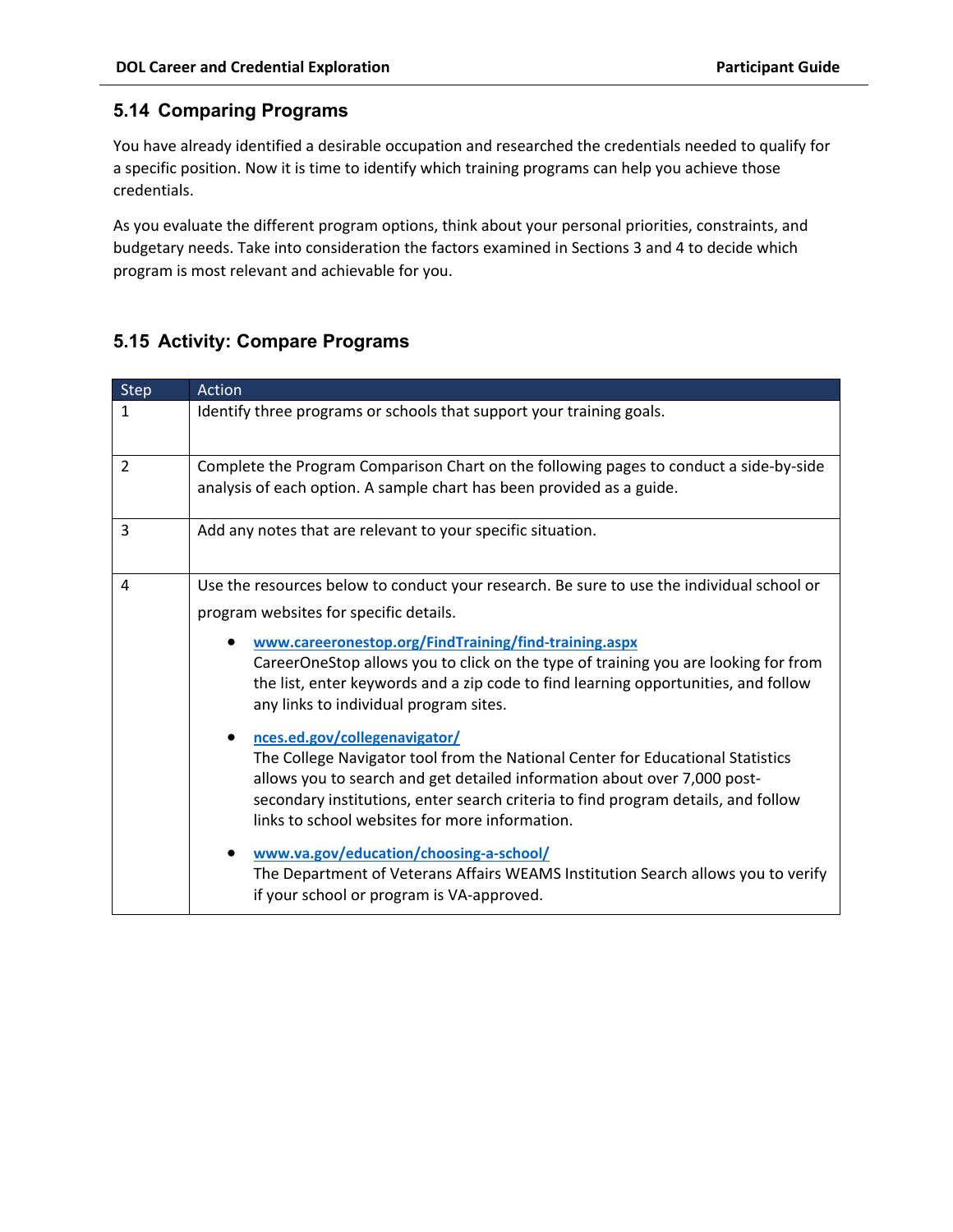## **Sample Program Comparison Chart**

| <b>Details</b>                           | Program 1                                                                                        | Program 2                                                         | Program 3                                           |
|------------------------------------------|--------------------------------------------------------------------------------------------------|-------------------------------------------------------------------|-----------------------------------------------------|
| <b>School/Program Name</b>               | North County Community<br>College                                                                | <b>Medical Training Institute</b>                                 | Lennard Tech, Paramus NJ campus                     |
| <b>Desired Credential</b>                | Medical billing certificate or<br>medical coding certificate                                     | Medical administration and<br>billing/coding certificate          | Medical coding and billing<br>certificate           |
| Length of Program                        | 15 weeks                                                                                         | 37 weeks (AM classes)<br>62 weeks (PM classes)<br>*flexible AM/PM | 900 hours (39 weeks daytime or 54<br>weeks evening) |
| <b>DOL Registered Apprenticeship</b>     | None                                                                                             | None                                                              | None                                                |
| <b>Accreditation</b>                     | Yes, regional                                                                                    | Yes, ACCSC                                                        | Yes                                                 |
| <b>Program format</b>                    | Mostly online, meet<br>once/week in person                                                       | In person, onsite                                                 | Day or evening, blended delivery                    |
| Transfer credit policy, if<br>applicable | May have scholarships for<br>students transferring to<br>four-year college programs;<br>send JST | No credit for prior coursework                                    | N/A                                                 |
| <b>VA approved</b>                       | Yes                                                                                              | Yes                                                               | Yes                                                 |
| <b>Estimated funding</b>                 |                                                                                                  |                                                                   |                                                     |
| GI Bill                                  | \$4,560 tuition                                                                                  | \$13,745 tuition                                                  | \$14,970 tuition                                    |
| <b>Monthly Housing Allowance</b>         | \$2,282/month                                                                                    | \$2,753/month                                                     | \$2,972/month                                       |
| <b>Books/Supplies</b>                    | Up to \$1,000                                                                                    | Up to \$1,000                                                     | Up to \$1,000                                       |
| Wages/OJT                                | \$2,050/month                                                                                    | \$2,050/month                                                     | \$2,050/month                                       |
| <b>Estimated expenses</b>                |                                                                                                  |                                                                   |                                                     |
| <b>Tuition</b>                           | \$1520/ semester                                                                                 | \$3520/ semester                                                  | \$5120/ semester                                    |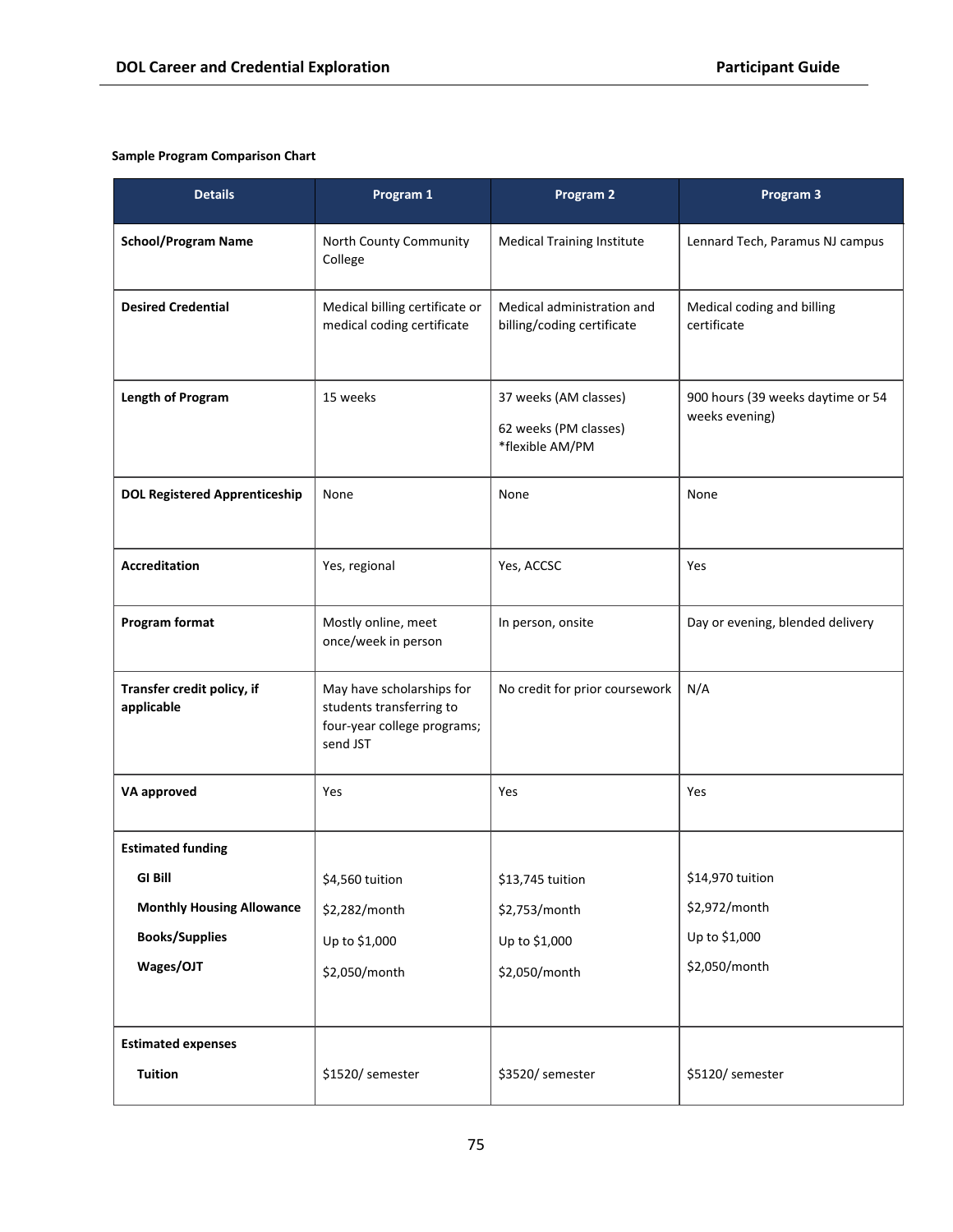| <b>Details</b>                                             | Program 1                                                                                        | Program 2                                                                          | Program 3                                                            |
|------------------------------------------------------------|--------------------------------------------------------------------------------------------------|------------------------------------------------------------------------------------|----------------------------------------------------------------------|
| <b>Housing</b><br><b>Books/Supplies</b>                    | \$7000/semester<br>\$450/semester                                                                | \$7000/semester<br>\$1450/semester                                                 | \$7000/semester<br>\$1750/semester                                   |
| <b>Application requirements or</b><br>prerequisites        | Fill out online form to<br>request admissions<br>assistance                                      | Online application, appt. with<br>representative, HS diploma,<br>placement testing | Need to fill out form to request<br>information                      |
| <b>Application deadline</b>                                | ???                                                                                              | 222                                                                                | ???                                                                  |
| <b>Anticipated Program start date</b><br>and end date      | 6 SEP 20XX-19 DEC 20XX                                                                           | ???                                                                                | ???                                                                  |
| <b>Contact information</b><br>(POC, phone, email, website) | <b>Admissions: Devon Williams</b><br>222-333-4450<br>Veteran Rep: Jay Watts<br>j.watts@email.edu | MTIadmissions@email.edu                                                            | Admissions:<br>Jane Smith<br>844-277-2770                            |
| Notes:                                                     | On campus Veteran<br>support group                                                               | Extremely flexible course<br>schedule.<br>97% placement rate                       | Caution on GI Bill Comparison Tool.<br>Need to learn more about why. |

| <b>Details</b>                          | Program 1 | Program 2 | Program 3 |
|-----------------------------------------|-----------|-----------|-----------|
| <b>School/Program Name</b>              |           |           |           |
| <b>Desired Credential</b>               |           |           |           |
| <b>Length of Program</b>                |           |           |           |
| <b>DOL Registered</b><br>Apprenticeship |           |           |           |
| Accreditation                           |           |           |           |
| <b>Program format</b>                   |           |           |           |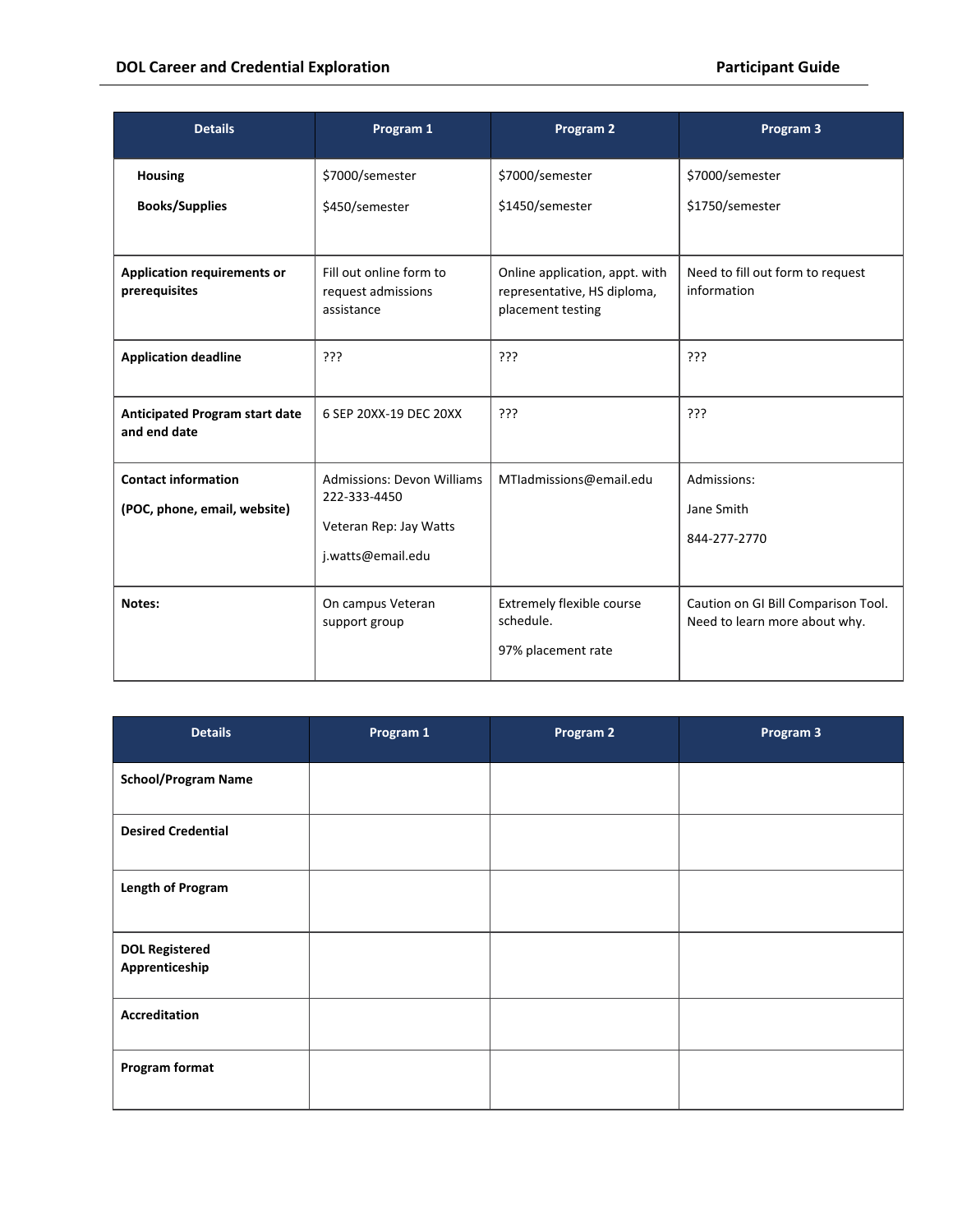| <b>Details</b>                                                                                                       | Program 1 | Program 2 | Program 3 |
|----------------------------------------------------------------------------------------------------------------------|-----------|-----------|-----------|
| Transfer credit policy, if<br>applicable                                                                             |           |           |           |
| <b>VA approved</b>                                                                                                   |           |           |           |
| <b>Estimated funding</b><br><b>GI Bill</b><br><b>Monthly Housing Allowance</b><br><b>Books/Supplies</b><br>Wages/OJT |           |           |           |
| <b>Estimated expenses</b><br><b>Tuition</b><br>Housing<br><b>Books/Supplies</b>                                      |           |           |           |
| <b>Application requirements or</b><br>prerequisites                                                                  |           |           |           |
| <b>Application Deadline</b>                                                                                          |           |           |           |
| Anticipated Program start and<br>end date                                                                            |           |           |           |
| <b>Contact information (POC,</b><br>phone, email, website)                                                           |           |           |           |
| Notes:                                                                                                               |           |           |           |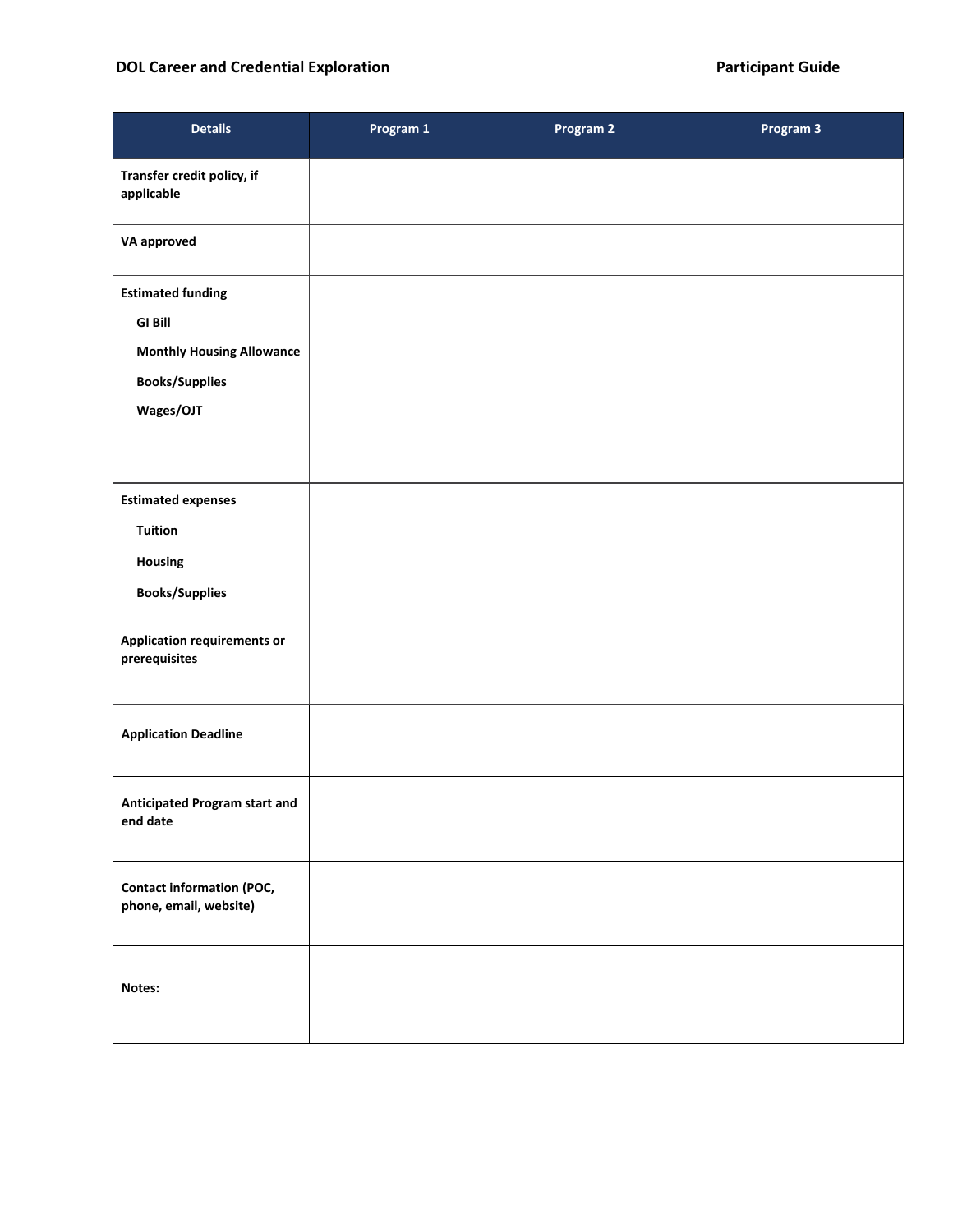## **6.2 Activity: Create an Action Plan**

П

Review your notes and research. Consolidate this information on a single page and formalize your plan.

| Career of Choice: _____________ |  |
|---------------------------------|--|
| Long-Range Goal                 |  |
| (>5 years)                      |  |
| Mid-Range Goal                  |  |
| $(1-5 \text{ years})$           |  |
| Short-Range Goal                |  |
| $($ 1 year $)$                  |  |
| <b>Skills and Credentials</b>   |  |
| Current                         |  |
| Desired/Required                |  |
| <b>Training Program</b>         |  |
| <b>Training Program</b>         |  |
| (Length/Dates)                  |  |
| <b>Costs and Funding</b>        |  |
| <b>Estimated Program Costs</b>  |  |
| <b>Potential Funding</b>        |  |
| <b>Other Notes</b>              |  |